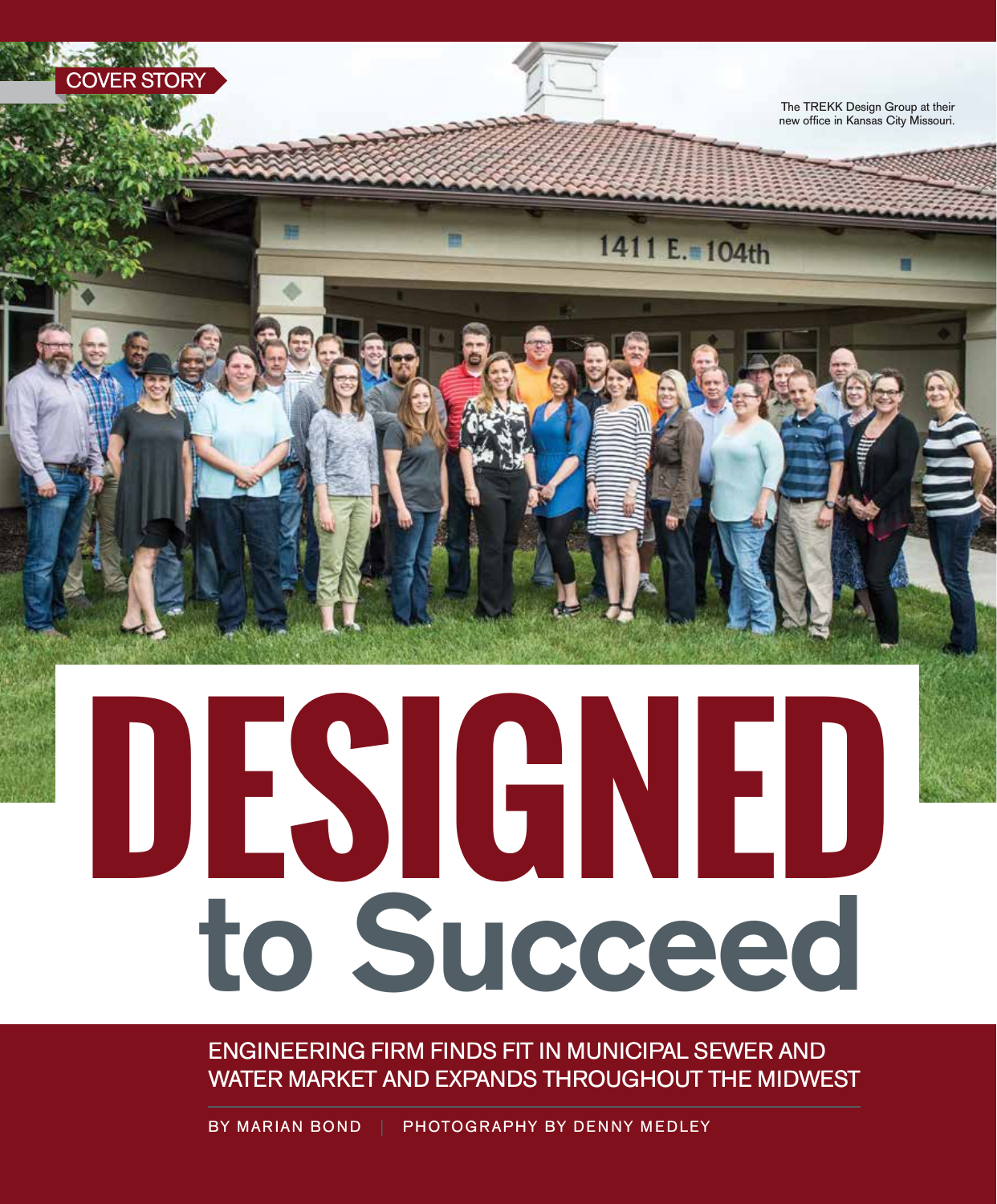

imberly and Trent Robinett opened TREKK Design Group anticipating the staff might eventually grow to a couple dozen people, serving a largely municipal customer base, with primarily transportation-related projects and engineering services.

After 14 years, the customer base remains, but the firm's water, wastewater and stormwater services have burgeoned to account for 60 percent of the company's business. Today, the Kansas City firm has 96 employees — including 32 NASSCOtrained service technicians — and eight

regional offices scattered across Missouri and nearby states.

Kimberly Robinett, an electrical engineer with a background in telecommunications, is the managing member of this Disadvantaged Business Enterprise. Her husband, Trent, has a background in transportation, civil design and survey. Their third partner, Kim Pemberton, who came on board in 2004, offers experience in transportation and construction inspection services.

"We wanted a small firm, with a niche that can be broken out to design a small piece of someone else's overall road design, " Robinett says. "We wanted to provide things like survey, traffic signals, lighting design, some smaller pieces of a much bigger project. These were some of the goals we wanted to achieve."

As a DBE firm, TREKK was able to get pieces of the projects they otherwise might not have been able to land as a small firm. They did a lot of transportation work for the smaller municipalities and private developers as well as for the Missouri Department of Transportation.

Along the way, they began seeing more opportunity and gradually moved more seriously into the inspection and cleaning side of the municipal wastewater market.

By 2005, with eight employees at the time, they hired David Hamberlin in hopes that his experience as a field technician could help TREKK recognize what processes could be added or improved upon. Initially, TREKK was inspecting manholes, smoke testing and flow monitoring.

### **OPEN TO PROCEED**

"When I came in 2005, Hurricane Katrina had hit New Orleans, and TREKK purchased a 2001 Vac-Con so we could go down and



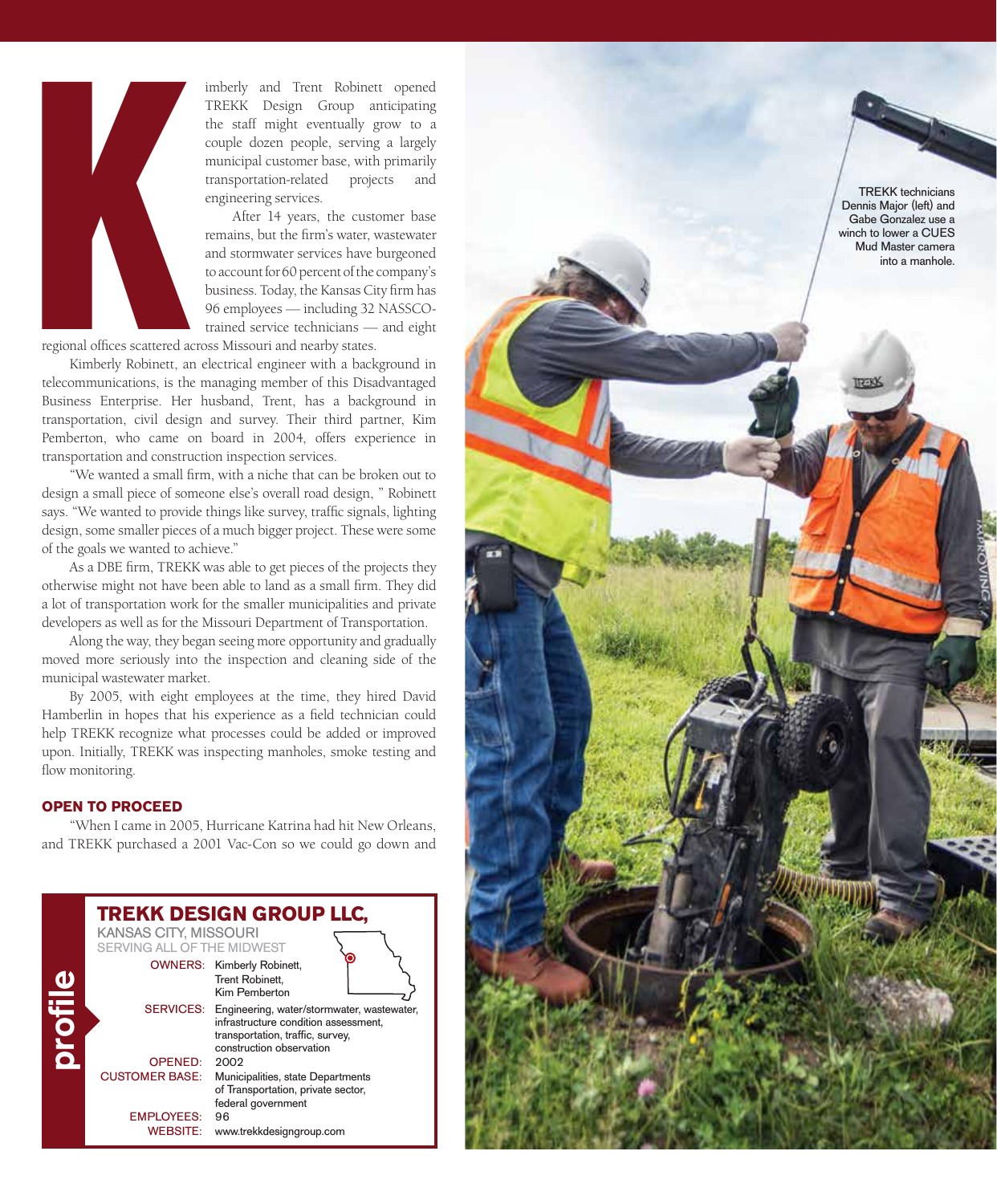

programs, and trying to separate sanitary lines from the storm sewers to handle excess storm flow and avoid overtaxing the treatment plants.

They have easement machines from Sewer Equipment to extend the reach of the sewer jetting trucks and help reduce overflows in many situations. TREKK also inspects lines to identify any issues that could adversely impact sewer systems.

## "WHAT REALLY MAKES TREKK DIFFERENT

is our ability to take the information we gather through our cleaning and televising work and deliver it in a meaningful format for our clients' use." David Hamberlin

"More and more municipalities are beginning to understand that half of the laterals in the systems in the ground today are in worse condition than the mains," he says. "We now have four CCTV vans with lateral launch cameras to support those condition assessment efforts.

"We also do cross-bore investigations in areas where gas lines are being installed around service laterals. We use a RIDGID locator to find the location and depth of the sonde in our lateral launch camera. This helps set the depth of the boring machine to ensure that no service laterals are damaged. It also helps locate any service laterals that were hit prior to our investigation work. This type of proactive or retroactive work can help avoid having a catastrophic situation unfold."

As a professional services

help clean up New Orleans," Hamberlin says. "In 2006, we purchased our first CCTV truck and were thus able to support the professional services and engineering studies that we were already conducting."

According to Hamberlin, the municipalities they now serve each have their own unique set of problems and challenges, but at the end of the day they share a lot in common. Municipalities are dealing with overflow control

provider, rather than a contractor, TREKK approaches data management and deliverables from an engineering perspective. The firm leverages its team of GIS technicians to manage data and deliver it to the client.

"What really makes TREKK different is our ability to take the information we gather through our cleaning and televising work and deliver it in a meaningful format for our clients' use," Hamberlin says.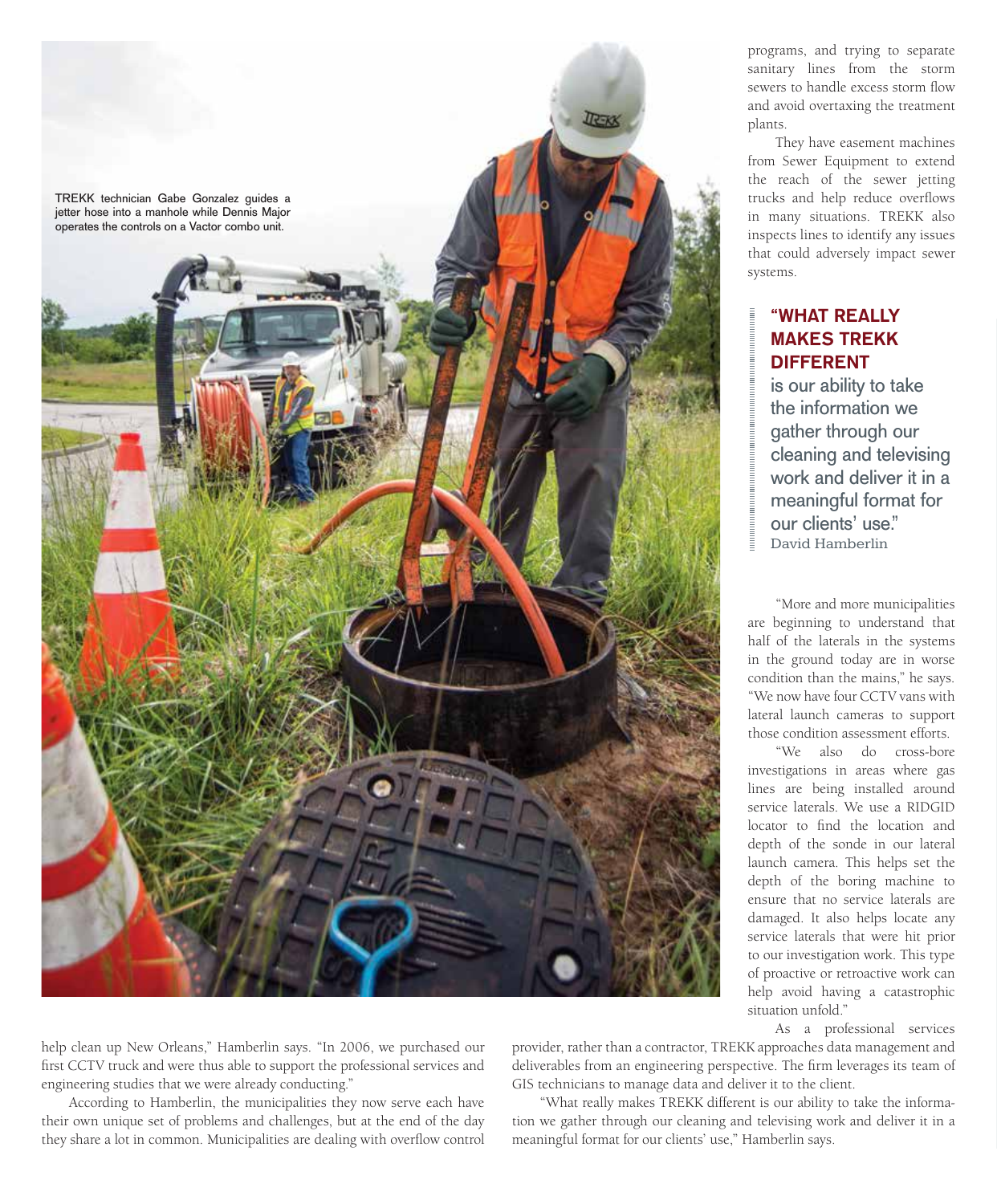### **DOMINATE THE TERRITORY**

TREKK's move beyond Kansas City began in 2007 when they opened an office in Omaha, Nebraska, to better serve that city's CSO program. Today, TREKK has offices in Columbia, St. Louis, Springfield, and Joplin, Missouri; Memphis, Tennessee; and Lawrence and Kansas City, Kansas. The firm supports combined sewer overflow programs across the Midwest and has national experience with projects in San Antonio, Texas; Rapid City, South Dakota; Denver, Colorado; and New Orleans.

Each office is overseen by their three field managers, based in Kansas City, Omaha and St. Louis.



# PURSUIT OF **EXCELLENCE**

As managing member of TREKK Design Group, Kimberly Robinett has the challenge of managing a staff of 96, along with her two co-owners, but also leading a normal life as a wife and mother of young daughters while still having an opportunity to pursue her personal interests and goals.

"These are challenges many face in the business world," she says. "When you are an engineer, you are an engineer at heart and design is in your blood, and at certain times I miss that. But I also realize that I actually get more fulfillment out of being a mentor and guide in teaching young engineers how to do design. In answering problems when they have a challenge.

"I'm here as a resource and my door is always open," she says. "My most productive time is after hours some evenings when no one else is in the office and I can hunker down and do the nuts and bolts of what I need to focus on. I try to empower our employees to make decisions in their area of expertise.

"David Hamberlin has been a huge asset for TREKK in an area that has been so important in our growth and development in the infrastructure investigative department. He is one of a group of very driven individuals who we depend on as we move forward."

Robinett is often asked about operating a woman-owned business.

"Engineering is a male-dominated business, as is construction and our field services," she says. "The programs put in place to help minorities or women in business, for us, have been a huge success in helping to break down the initial barriers. From there it is up to the female or minority to bridge that gap by showing the quality of work, and the asset they can be on the team."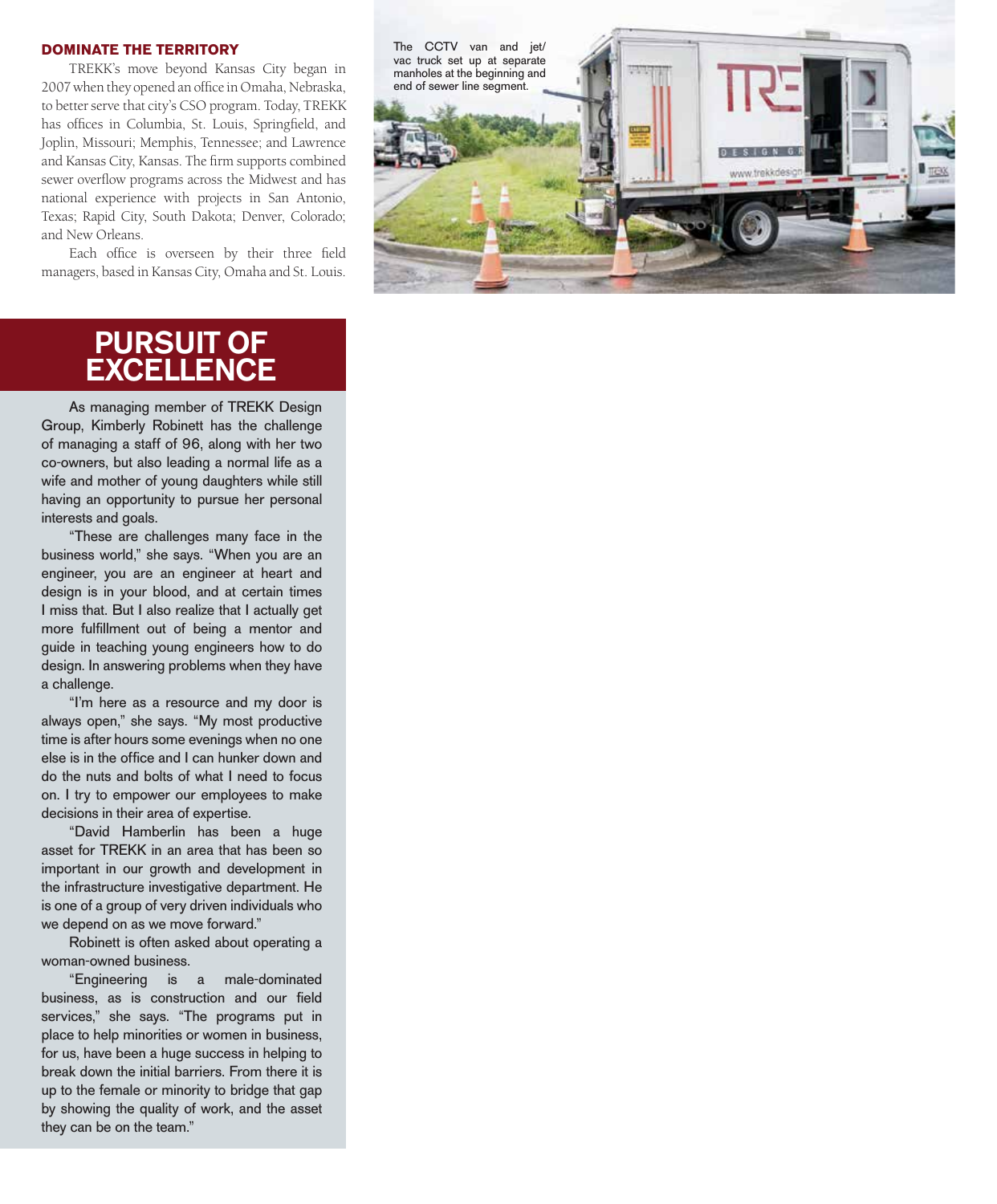

"A lot of our trust goes back to the type individual we hire to work for TREKK. Our technicians are not just working in a sewer they are improving lives in the community.

WE WANT EACH EMPLOYEE TO TAKE THAT TO HEART." David Hamberlin

Each office actively markets the company locally and has several technicians.

Their impressive equipment list includes three Camel (Super Products LLC) jet/vac trucks, all with Myers pumps, along with two Vactor 2100 jet/vacs and two Sreco-equipped jetter trucks.

On the inspection side, TREKK has five trucks outfitted with CUES cameras and equipment, including four with lateral launch capability for the growing lateral inspection market.

Every TREKK technician is NASSCOcertified, and Hamberlin is a certified trainer for pipeline, manhole and lateral assessment and certification programs. He routinely provides training for cities across the Midwest. Hamberlin says TREKK's technicians are given a fair amount of authority to make decisions in order to do the best job possible.

"A lot of our trust goes back to the type individual we hire to work for TREKK," he

says. "Our technicians are not just working in a sewer — they are improving lives in the community. We want each employee to take that to heart.

"We improve lives by keeping the sewer from backing up into the basement, and keeping sewer from overflowing into waterways," he continues. "Our employees firmly believe what they do is making a difference. We are getting the dirty water out of the house and getting clean water into the home. And we help provide safe roads for people to drive on. Those are things we stress at TREKK.

### **DARE TO ENDEAVOR**

Trekk is excited about their research and development team, which looks at innovative solutions to help municipalities manage their systems cost-effectively, according to Robinett.

She says they started this new process about 18 months ago to offer information that would help visualize underground problems,

ABOVE: TREKK technician Gabe Gonzalez runs a sewer inspection from the control room of a CUES inspection van. **BELOW:** Gonzalez uses a winch to get the CUES Mud Master camera out of the CCTV van at the start of an inspection job.